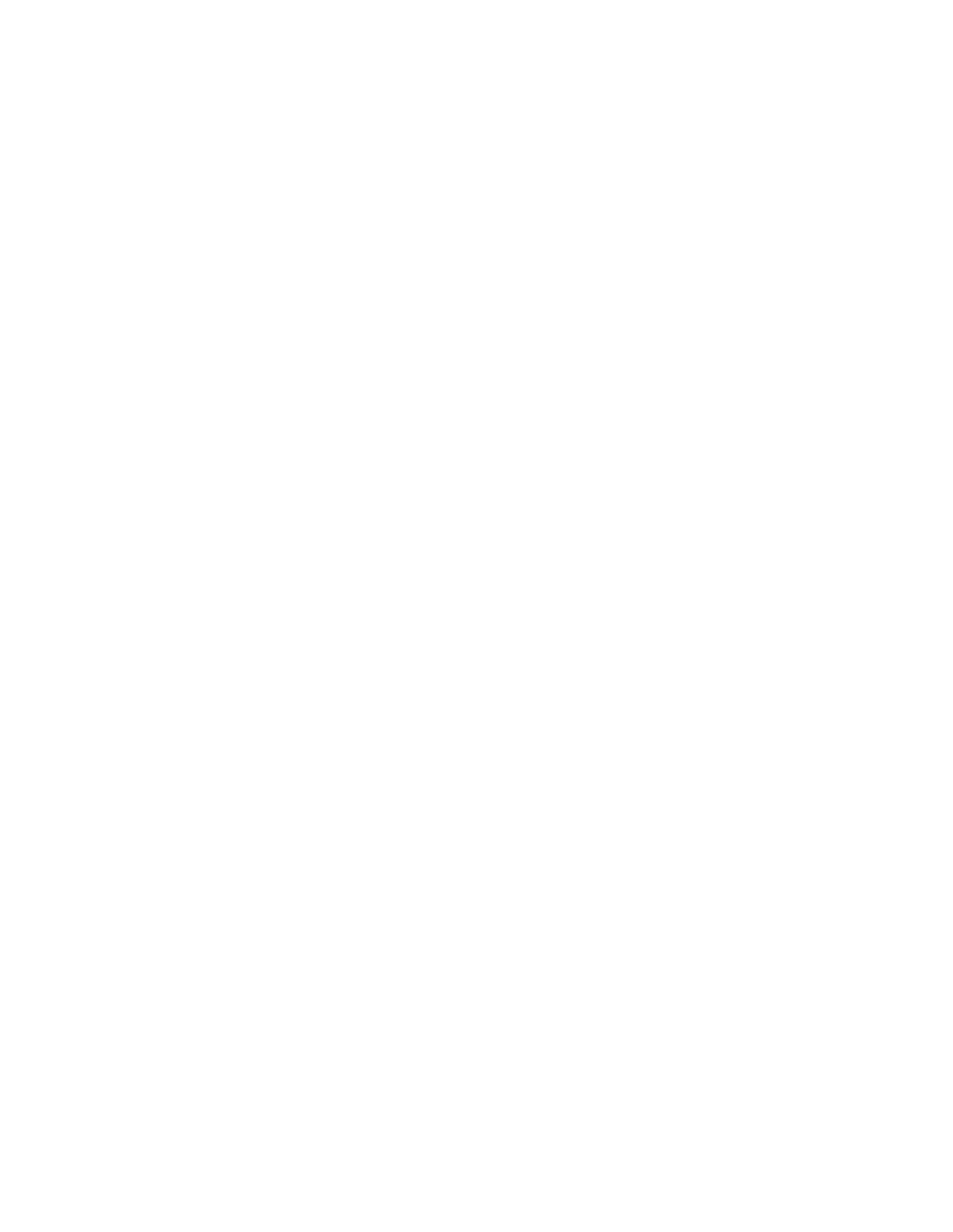#### **BURKE, Justice.**

[¶1] JLW (Father) appeals the district court's order terminating his parental rights pursuant to Wyo. Stat. Ann. § 14-2-309(a)(iv). He claims the district court failed to satisfy the social study requirements detailed in Wyo. Stat. Ann. § 14-2-314. He also contends there was insufficient evidence to support the district court's finding that he was an unfit parent. We affirm.

#### *ISSUES*

- [¶2] Father presents the following issues:
	- 1. Whether the District Court erroneously exercised its discretion in terminating the parental rights of [Father] after:
		- a. Failing to direct that a social study should be made upon the filing of the petition for termination as required by Wyo. Stat. Ann. § 14-2-314 and rendering a judgment in favor of termination without having reviewed the completed home study.
		- b. Ordering a home study for the purpose of the possible adoption of WDW by his step-father rather than for the purpose of determining whether termination would be appropriate.
	- 2. Whether the District Court erred in finding that [Mother] established that [Father] was unfit to have custody and control of the minor child, WDW, for the purposes of Wyo. Stat. Ann. § 14-2-309(a)(iv), because:
		- a. [Mother] failed to carry the evidentiary burden of proving [Father] was unfit to have custody and control by clear and convincing evidence.

## *FACTS*

[¶3] Father and CAB (Mother) are the parents of WDW who was born in May 1999. Mother filed for divorce shortly after the birth and a default divorce decree was entered in October 1999. Mother was awarded sole custody of WDW. Father was ordered to pay \$300 per month in child support. The divorce decree did not provide Father with any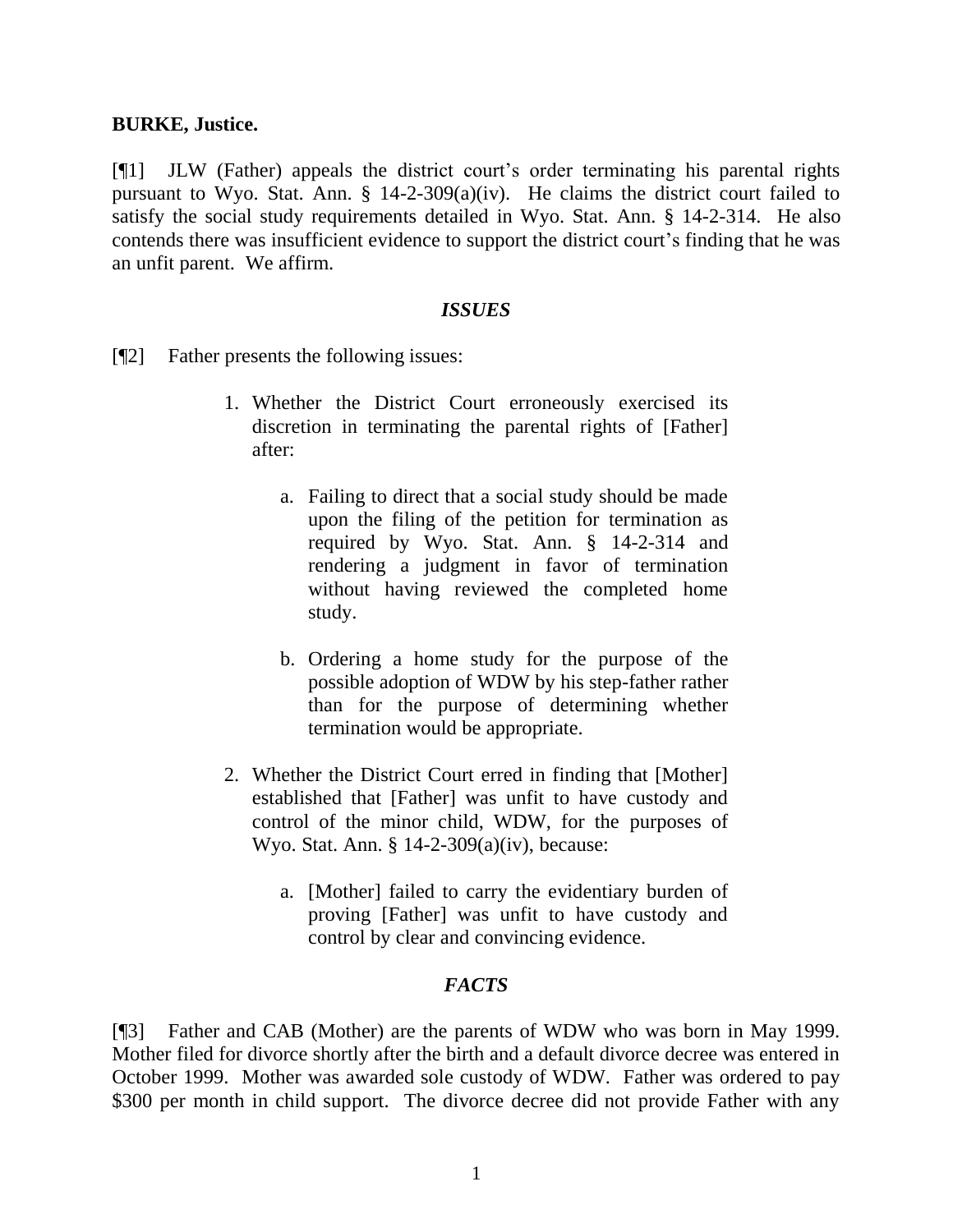visitation rights. It did, however, specifically provide that Father could petition for visitation rights in the future.

[¶4] Mother married CB in June 2005. CB wants to adopt WDW and, as an initial step in the adoption process, Mother sought to obtain Father's consent to the adoption. Father refused to give consent. Mother then filed a petition to terminate Father's parental rights. Father contested the petition. The district court appointed a Guardian ad Litem for WDW and a bench trial was held in September 2008.

[¶5] At the beginning of trial, Father's attorney advised the court that the social study mandated by Wyo. Stat. Ann. § 14-2-314 had not been ordered. Father's counsel did not seek a continuance. Instead, she suggested that the district court order the social study after trial if the court felt that it was necessary. The court accepted the suggestion and trial proceeded as scheduled.

[¶6] The evidence presented at trial established that Father was in jail at the time of WDW's birth and had been incarcerated on numerous occasions since that time. At the time of trial, Father was serving a five to seven year sentence for aggravated burglary, a felony. He began serving the sentence in 2006. Father has two other felony convictions and additional felony charges are currently pending in Utah. Father has struggled with drug and alcohol abuse when not in prison. Father never voluntarily paid child support. Support payments were garnished from his wages during those periods of time when Father was not in prison.

[¶7] Father has never met WDW. He has made sporadic attempts to establish contact. On occasion, he requested visitation. Mother rebuffed those requests, claiming that visitation was not authorized by the divorce decree and that Father was not current in his child support obligations. Over the years, Father sent approximately 70 letters to WDW. Most of the letters were sent while Father was in prison. He has sent WDW two gifts.

[¶8] At the close of the evidence, the district court took the matter under advisement and ordered the social study. On January 12, 2009, the district court entered its decision letter finding generally against Father and concluding that his parental rights should be terminated. In the decision letter, the district court noted that it had not yet received the social study. The social study was filed with the court on January 15, 2009. The Order Terminating Parental Rights was entered on February 20, 2009. Father filed a timely appeal.

## *DISCUSSION*

# *Social Study*

[¶9] Father's first issue centers around Wyo. Stat. Ann. § 14-2-314 (LexisNexis 2005)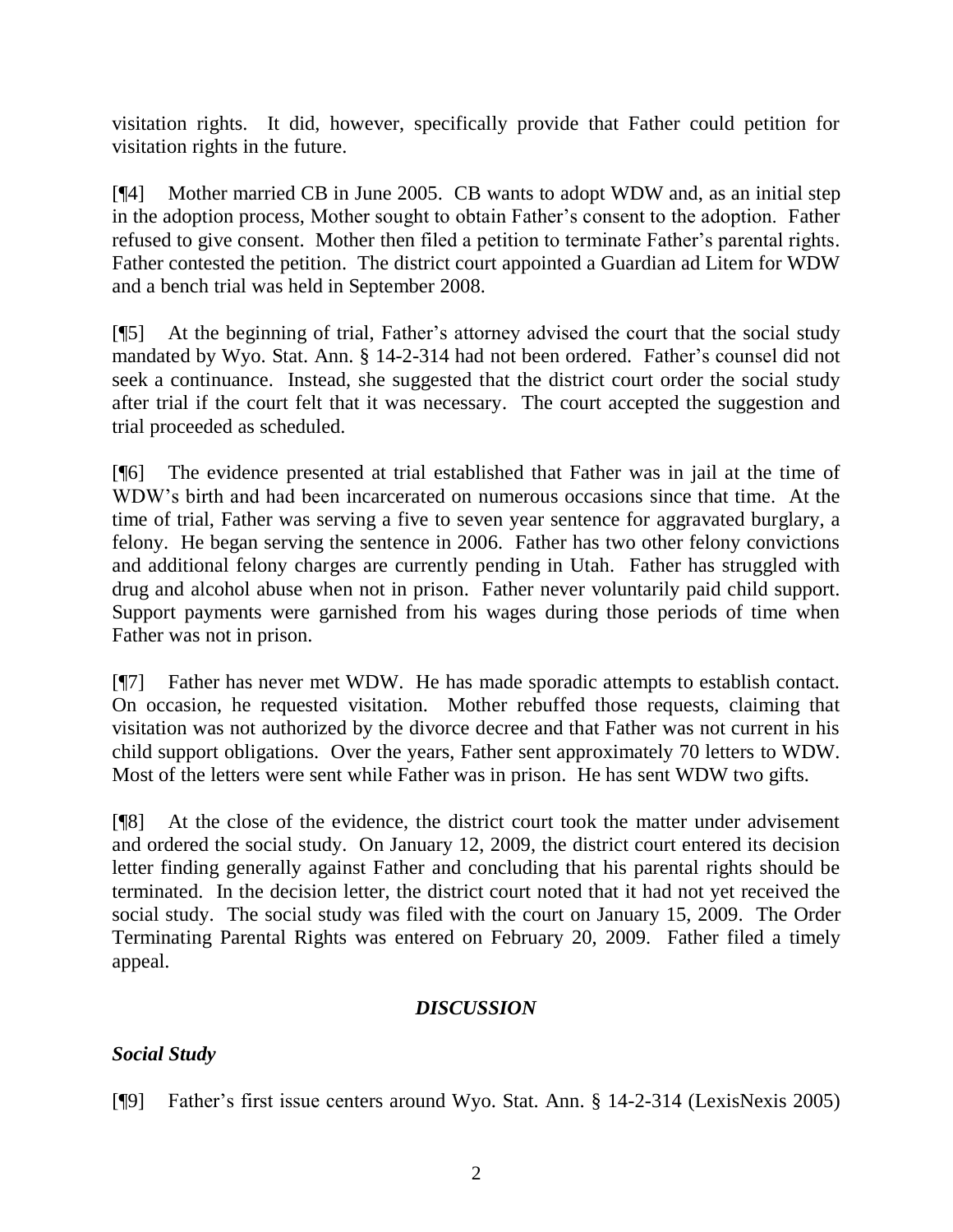which states:

Upon the filing of a petition by anyone other than an authorized agency as defined by W.S.  $14-2-308(a)(ii)(A)$ , the court shall direct that a social study be made by the appropriate county office of public assistance and social services or by any authorized agency to aid the court in making a final disposition of the petition. The social study shall state the factual information pertaining to the allegations in the petition, the social history and the present situation and environment of the child and parent. The social study shall not be excluded as evidence by reason of hearsay alone. The social study shall be made available to any party to the action upon request.

Father contends that the district court did not comply with the statute. His complaint is threefold. First, he contends that the district court erred in failing to order the social study when the petition for termination was filed. Second, he claims that the district court erred in terminating his parental rights "before receiving a completed social study." Finally, he asserts that the social study was inadequate because it did not contain sufficient information regarding Father's present situation.

[¶10] The facts relating to the social study are not in dispute. The social study was not ordered when the petition for termination was filed. The district court and the parties were aware of that oversight prior to the commencement of trial. Father, through counsel, suggested that the trial proceed without the social study. The court accepted Father's suggestion and ordered the social study after trial. Prior to receiving a completed social study, the court, by decision letter, notified counsel of its intention to terminate Father's parental rights. In footnote two of the decision letter, the court stated:

> The Court has not received a completed social study at this point. However, keeping in mind that [Father] is incarcerated by the Wyoming Department of Corrections and that [Mother] has raised [WDW] and his brother for their entire lives and has worked at the Carbon County Child Development Center for several years, the Court believes that the information contained in a completed social study will only be cumulative of the evidence presented at trial. The Court seeks to end the delay in issuing its opinion caused by waiting on the social study. Therefore, the Court issues its opinion here realizing that the statute mandates the social study, but finding its absence to be harmless.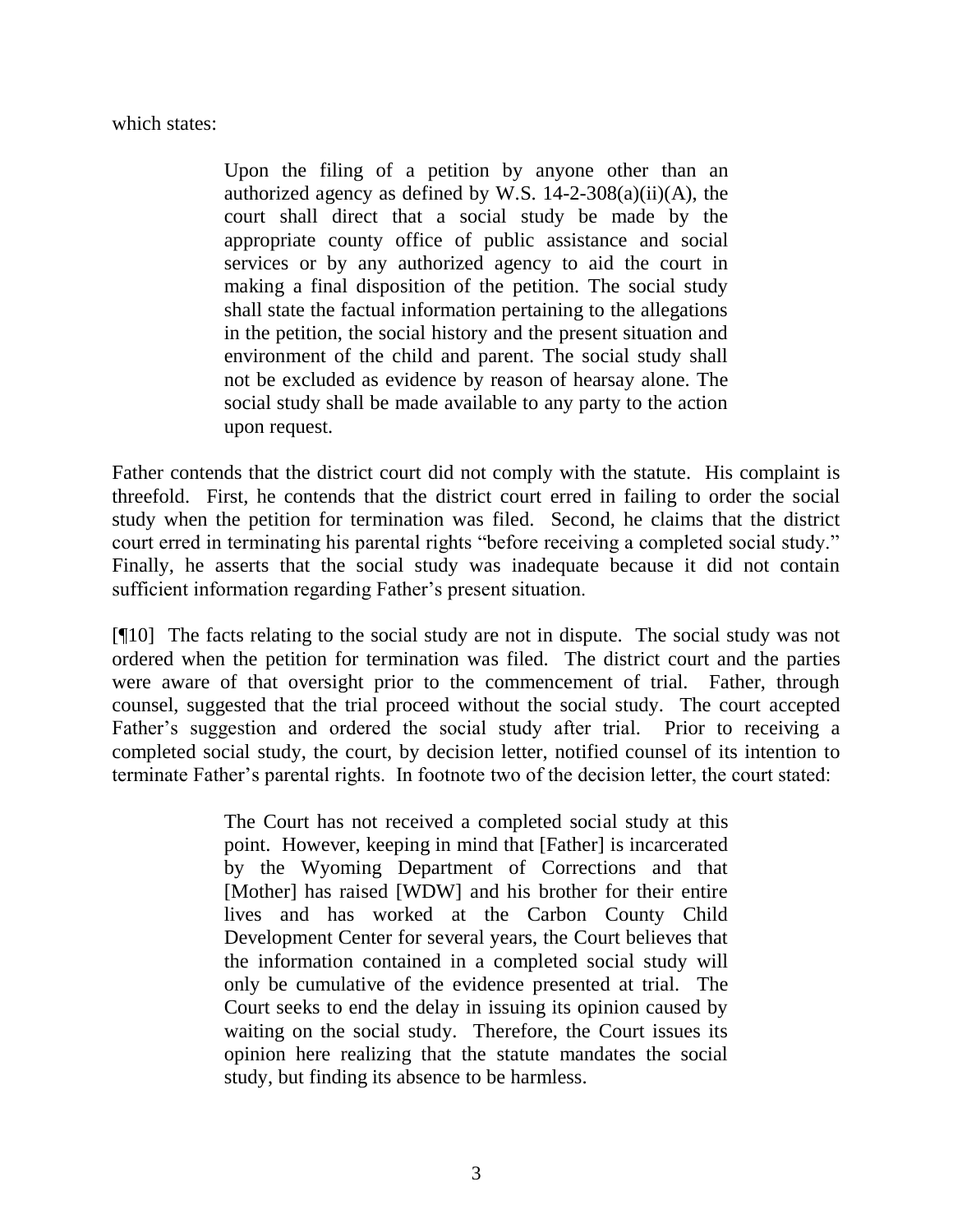[¶11] The social study was filed with the court on January 15, 2009. More than a month later, on February 20, 2009, the district court entered its Order Terminating Parental Rights. We will first address Father's claim of error relating to the timing of the social study.

[¶12] The statutory language is mandatory and the social study should have been ordered when the petition was filed. Father, however, intentionally and knowingly waived any objection to the lack of timely compliance.<sup>1</sup> It was Father's counsel who asked the court to proceed with trial:

> THE COURT: But in any event, we apparently all agree that preparation of a social study is mandatory under 14-2-314, and it has not been done in this case. Is that correct?

[PETITIONER'S COUNSEL]: That's correct, Your Honor.

[GUARDIAN AD LITEM]: Yes, Your Honor.

[RESPONDENT'S COUNSEL]: And, Your Honor, . . . the statute requires both the appointment of a guardian ad litem and a social study. . . I would propose that we take evidence today, and if the Court feels it is necessary to [order] a social study for further proceedings that it reserve its judgment.

THE COURT: And that is what we will do.

 $\overline{a}$ 

[RESPONDENT'S COUNSEL]: Beyond that, I don't have any further comment.

[¶13] Father's contention that his parental rights were terminated prior to the filing of the social study is not correct. Father's rights were terminated on February 20, 2009 when the district court entered the Order Terminating Parental Rights. The social study was filed on January 15, 2009. Although the decision letter was filed prior to receipt of the social study, the decision letter did not terminate Father's parental rights. "A court's

<sup>&</sup>lt;sup>1</sup> A "waiver" is the intentional relinquishment of a known right that must be manifested in a clear and unequivocal manner. *Jensen v. Fremont Motors Cody, Inc.*, 2002 WY 173, ¶ 16, 58 P.3d 322, 327 (Wyo. 2002). Father contends that he "has an existing right to have a social study completed." Whether that right belongs to Father is questionable. "It is further noted that the statutes involved, §§ 14-2-308 through 14-2-319, are for the primary benefit of the child." *RDW v. GJS*, 716 P.2d 353, 358 (Wyo. 1986), *overruled on other grounds by Clark v. Alexander*, 953 P.2d 145, 154 (Wyo. 1998).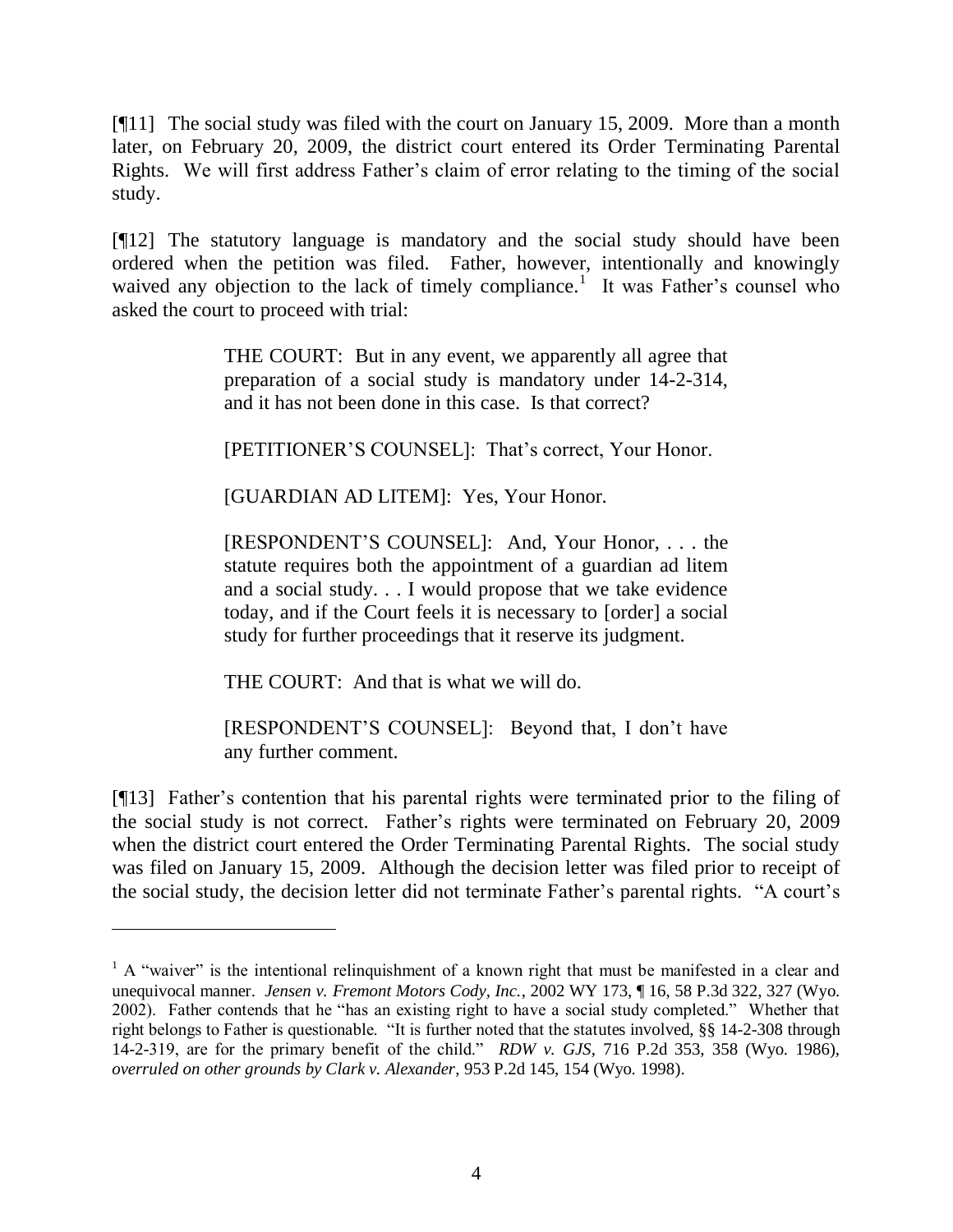decision letter or opinion letter, made or entered in writing, is not a judgment." W.R.C.P. 54(a); *see also Broadhead v. Broadhead*, 737 P.2d 731, 733 (Wyo. 1987).

[¶14] We cannot ascertain from the record whether the district court reviewed the social study prior to entry of the termination order. It is possible that the court reviewed the social study and concluded that it supported the termination decision. It is also possible that the district court entered the termination order without reviewing the social study. Under either scenario, Father has failed to establish prejudicial error. To establish prejudicial error, Father must show "that the outcome of his trial would have been more favorable had the error not occurred." *RK v. State ex rel. Natrona County Child Support Enforcement Dep't*, 2008 WY 1, ¶ 18, 174 P.3d 166, 171 (Wyo. 2008).

[¶15] Father complains that the social study was inadequate because he "was never personally interviewed, and the study does not talk about [Father]'s present situation or what efforts he has made to improve his present situation since being incarcerated." Father's statement is accurate. Critically, however, he fails to identify any information that should have been included in the social study that was not presented to the district court during trial.

[¶16] Father was present at trial. He testified regarding his social history, current situation, and self-improvement efforts. He admitted that he had never met WDW and testified as to efforts he had made to establish contact. He conceded that he is currently in prison and that additional felony charges are pending against him. He admitted to past problems with drug and alcohol abuse but testified regarding his current sobriety. He advised the court that he is attending Alcoholics Anonymous/Narcotics Anonymous meetings, as well as "Thinking for a Change" in order to be able to maintain sobriety when he is released from prison. He told the court that he is providing GED tutoring to other inmates. In short, he fully apprised the court of his social history, his relationship with WDW, and his current situation. The district court opted to issue its decision letter without the benefit of the social study in order to avoid further delay and because the court was convinced that information contained in the social study would merely be cumulative of the evidence presented at trial. Having reviewed the social study, we conclude that the district court was correct. The information in the social study was cumulative and nothing in the study contradicted the trial evidence. Father has failed to establish prejudicial error.

## *Sufficiency of Evidence*

[¶17] Father challenges the sufficiency of the evidence supporting termination of his parental rights. We apply our traditional principles of evidentiary review when a party challenges the sufficiency of the evidence supporting termination. *BA v. Laramie County Dep't of Family Servs.*, 2007 WY 128, ¶ 7, 163 P.3d 844, 847 (Wyo. 2007); *CDB v. DJE*, 2005 WY 102, ¶ 4, 118 P.3d 439, 440 (Wyo. 2005); *BSC v. Natrona County Dep't of*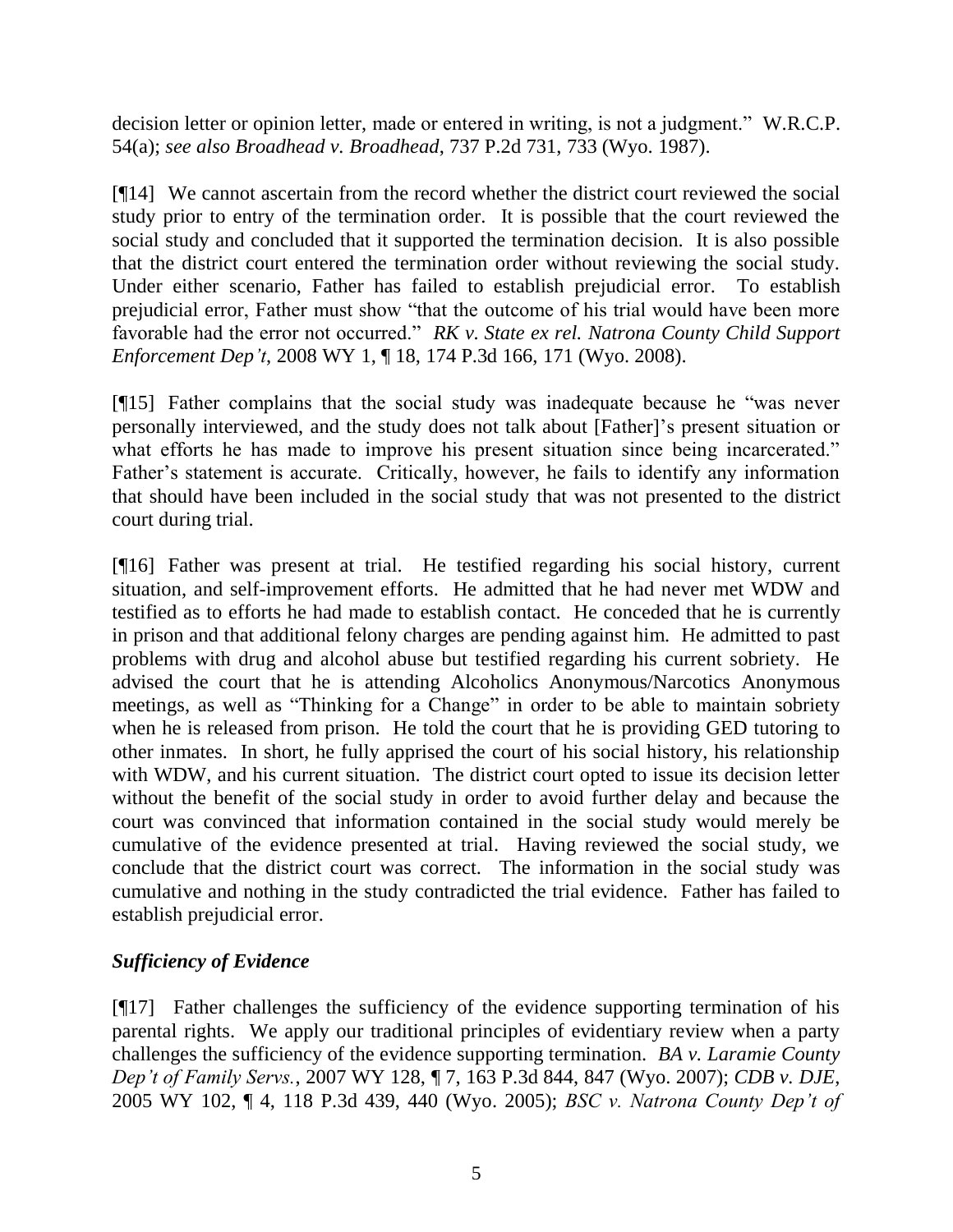*Family Servs.*, 2004 WY 167, ¶ 11, 102 P.3d 890, 894 (Wyo. 2004). We examine the evidence in the light most favorable to the party prevailing below, assuming all favorable evidence to be true while discounting conflicting evidence presented by the unsuccessful party. *MN v. State, Dep't of Family Servs.*, 2003 WY 135, ¶ 5, 78 P.3d 232, 234 (Wyo. 2003). This Court then reviews the supporting evidence to ascertain if it clearly and convincingly satisfies the statutory elements required to support termination. *EBH v. Hot Springs Dep't of Family Servs.*, 2001 WY 100, ¶ 14, 33 P.3d 172, 178 (Wyo. 2001). Evidence is clear and convincing if it would persuade a trier of fact that the truth of the contention is highly probable. *LP v. Natrona County Dep't of Public Assistance and Social Servs.*, 679 P.2d 976, 982 (Wyo. 1984). This Court may examine all of the properly admissible evidence in the record, but we do not reweigh the evidence. *Street v. Street*, 2009 WY 85, ¶ 9, 211 P.3d 495, 498 (Wyo. 2009). In applying our standard of review, we keep in mind that the right to associate with one's family is fundamental and strictly scrutinize petitions to terminate parental rights. *RLA v. State of Wyo., Dep't of Family Servs.*, 2009 WY 109, ¶ 13, 215 P.3d 266, 268 (Wyo. 2009).

[¶18] The district court found clear and convincing evidence to support the termination of Father's parental rights under Wyo. Stat. Ann.  $\frac{1}{8}$  14-2-309(a)(iv).<sup>2</sup> In order to prevail under Wyo. Stat. Ann. § 14-2-309(a)(iv), a petitioner must establish, by clear and convincing evidence, that 1) the parent is incarcerated due to a felony conviction, and 2) he is unfit to have custody and control of the child. *See DKM v. RJS*, 924 P.2d 985, 987 (Wyo. 1996).

[¶19] Father concedes that he is currently incarcerated for the commission of a felony, but claims that the evidence was insufficient to prove he is an unfit parent. The term

l

. . .

(iv) The parent is incarcerated due to the conviction of a felony and a showing that the parent is unfit to have the custody and control of the child[.]

Mother also sought termination pursuant to Wyo. Stat. Ann.  $\S$  14-2-309(a)(i). In its decision letter the district court found termination under Wyo. Stat. Ann. § 14-2-309(a)(i) inappropriate because Mother did not establish, by clear and convincing evidence, that Father had left WDW "in the care of another." *See SLB v. JEO*, 2006 WY 74, ¶ 19, 136 P.3d 797, 802 (Wyo. 2006).

<sup>&</sup>lt;sup>2</sup> Wyo. Stat. Ann. § 14-2-309(a)(iv) states:

<sup>(</sup>a) The parent-child legal relationship may be terminated if any one (1) or more of the following facts is established by clear and convincing evidence: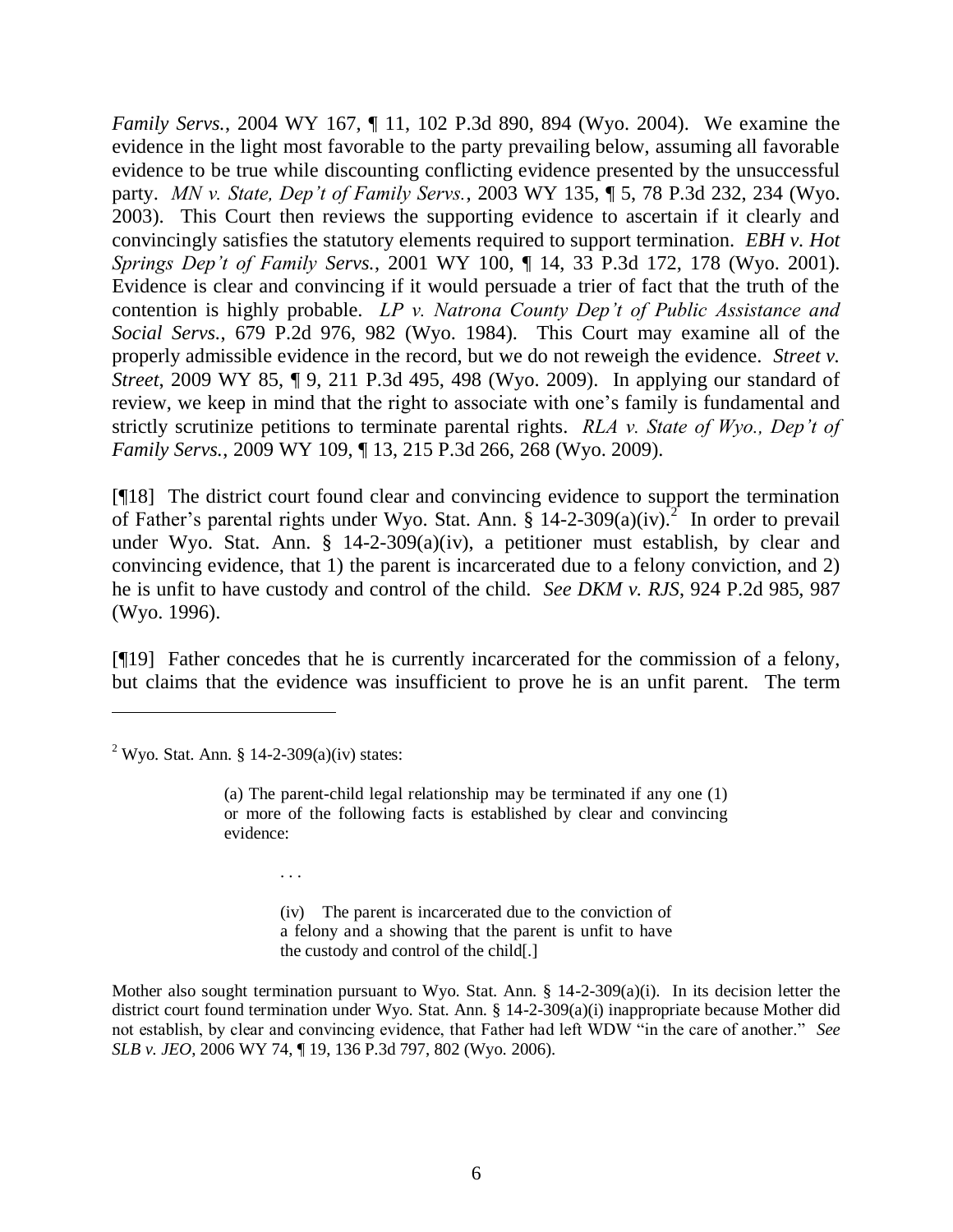unfit is not defined in the termination statutes. We have, however, previously recognized that "fitness includes the ability to meet the ongoing physical, mental and emotional needs of the child." *RLA*, ¶ 14, 215 P.3d at 269, citing *CDB*, ¶ 7, 118 P.3d at 441. Whether a parent is fit to have custody and control of a child is a decision that must be made within the context of a particular case and depends upon the situation and attributes of the specific parent and child. *RLA*, ¶ 14, 215 P.3d at 269.

[¶20] Father points to evidence in the record that is favorable to his position in an effort to challenge the district court's finding of unfitness. He notes that the crime for which he is currently in prison does not, by itself, warrant a finding of unfitness. He asserts that he made numerous requests of Mother to allow visitation and contends that Mother improperly refused those requests. He points to the numerous letters he has sent over the years to WDW as evidence of his efforts to establish a positive relationship. He also notes that he is currently living a drug- and alcohol-free lifestyle. He claims that he will be a better parent when released because of the efforts he has made to improve while in prison. He alleges that he will be released from prison in 2010. All of this evidence is favorable to Father's position. Unfortunately for Father, it is not the only evidence that was introduced at trial.

[¶21] There is significant evidence in the record that was unfavorable to Father's position. All of the evidence introduced at trial was properly considered and weighed by the district court. The court presented its analysis in a thorough and well-reasoned decision letter. In this appeal, Father essentially asks this Court to reweigh that evidence. That is not a proper task for this Court. We must review the evidence in the light most favorable to the prevailing party and determine whether that evidence clearly and convincingly satisfies the statutory elements required to support a termination of parental rights. *CDB*, ¶ 4, 118 P.3d at 440. We conclude that it does.

[¶22] The district court specifically found that Father's incarceration for aggravated burglary does not, by itself, demonstrate unfitness. *Compare CDB*, ¶¶ 7-8, 118 P.3d at 441 (holding that underlying crime of sexual abuse of the daughter, without more, demonstrated unfitness). The court, however, determined that the amount of time that Father has spent in prison has had an impact on his fitness as a parent:

> [F]ive to seven years is a very long time to a child, particularly considering that [WDW] is already nine years old and [Father] has never met him in person. [Father] has already failed to provide childcare through half of [WDW]'s minority. It is uncontested that at the earliest time that [Father] could be released from incarceration, he will have already missed all of [WDW's] childhood and [WDW] will be an adolescent.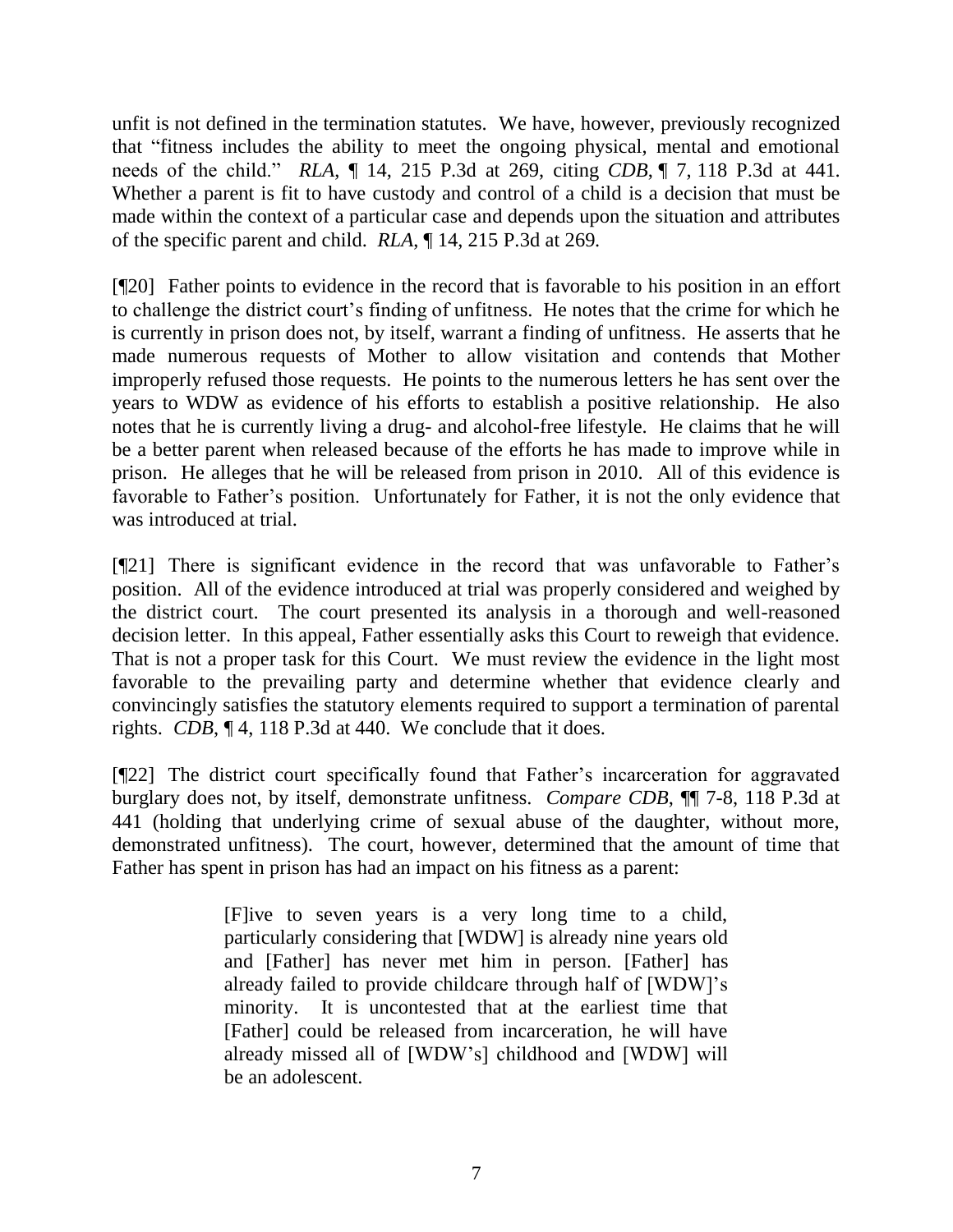[¶23] While on occasion Father asked Mother for visitation, he never initiated legal action to obtain visitation rights. According to the district court, the failure to pursue visitation weighed against Father's fitness:

> [T]his *Petition Requesting Stalking Protection Order* also demonstrates [Father]'s immature and misdirected behavior toward obtaining visitation with [WDW]. Instead of seeking visitation through the proper channels, [Father] chose to repeatedly harass [Mother] and her family. Therefore, the Court concludes that [Father]'s failure to visit [WDW] and his failure to pursue the proper channels for obtaining that visitation are factors demonstrating his parental unfitness.

[¶24] Father never voluntarily paid child support. Support payments that were made resulted from garnishment of his wages. Although Father is currently sober, it is undisputed that he has struggled with drugs and alcohol throughout his adult life. It is appropriate for a district court to consider a parent's history and pattern of behavior over time in determining whether rights should be terminated. *BA*, ¶ 19, 163 P.3d at 849; *CL v. DFS*, 2007 WY 23, ¶ 26, 151 P.3d 1102, 1108-09 (Wyo. 2007); *RS v. DFS*, 2004 WY 87, ¶ 16, 94 P.3d 1025, 1029 (Wyo. 2004). According to the district court:

> [T]he Court holds serious concerns regarding [Father]'s prior use of drugs and alcohol. As is often the case, [Father]'s alcohol abuse is a substantial factor contributing toward his criminal activity. Consequently, the Court is also concerned about [Father]'s continued promises to his son and [Mother], none of which he has fulfilled. [Father]'s drug and alcohol use has led to his recurring incarceration, which in turn has prevented him from accomplishing the promises he has made. As [Father] stated at trial, he recently "planned to do something, but then got arrested." There is no doubt that [Father] has been on a repetitive, destructive pattern of behavior that has contributed to his failure to fulfill his responsibilities.

> While it is appropriate to consider the history of the parent, focus should be maintained on [his] current status. [*BA*], ¶ 19. After all, "[t]he statute unambiguously requires a finding of present unfitness." *Id.* at FN 4. [Father] is currently living an alcohol and drug-free life, ostensibly due to his imprisonment. The Court has no reason to doubt the sincerity with which he cares about his son, his well-written letters to both [Mother] and [WDW] evince such. However, the Court